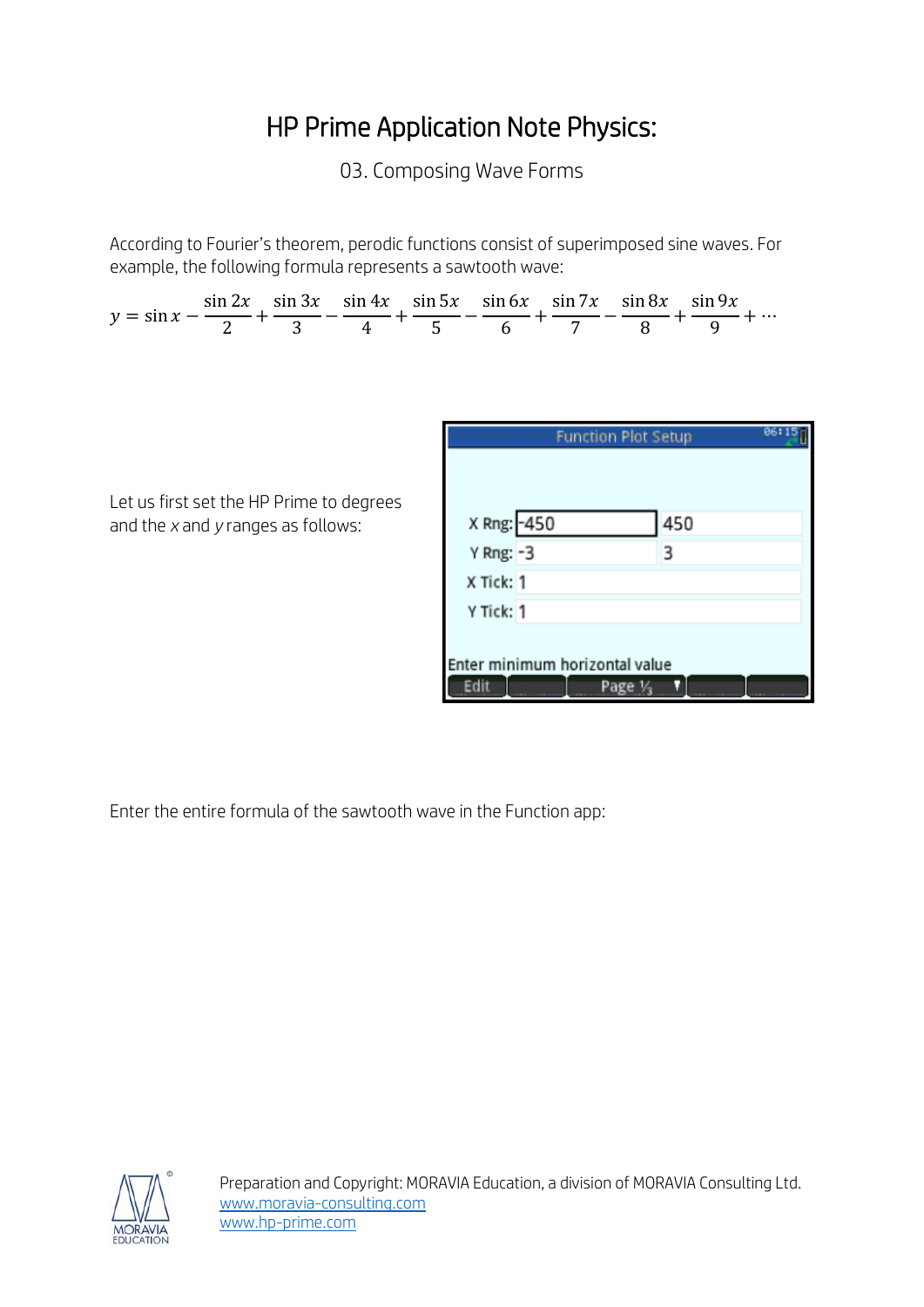Draw the wave form with the Plot key:



This wave form resembles that of the sound of a violin. For example, watch the video *Bowed violin string in slow motion* at [https://www.youtube.com/watch?v=6JeyiM0YNo4.](https://www.youtube.com/watch?v=6JeyiM0YNo4)

Here, the sum of the sine functions includes only 9 terms. More terms yield a more realistic approximation of the sawtooth wave than the plotted one above but, of course, you need not to key in more terms of the series in your HP Prime. Instead, rewrite the formula using the summation symbol  $\Sigma$  and expand up to 250 terms.

$$
-SIN(X) + \frac{SIN(2*X)}{2} - \frac{SIN(3*X)}{3} + \frac{SIN(4*X)}{4} - \frac{SIN(4*X)}{1}
$$



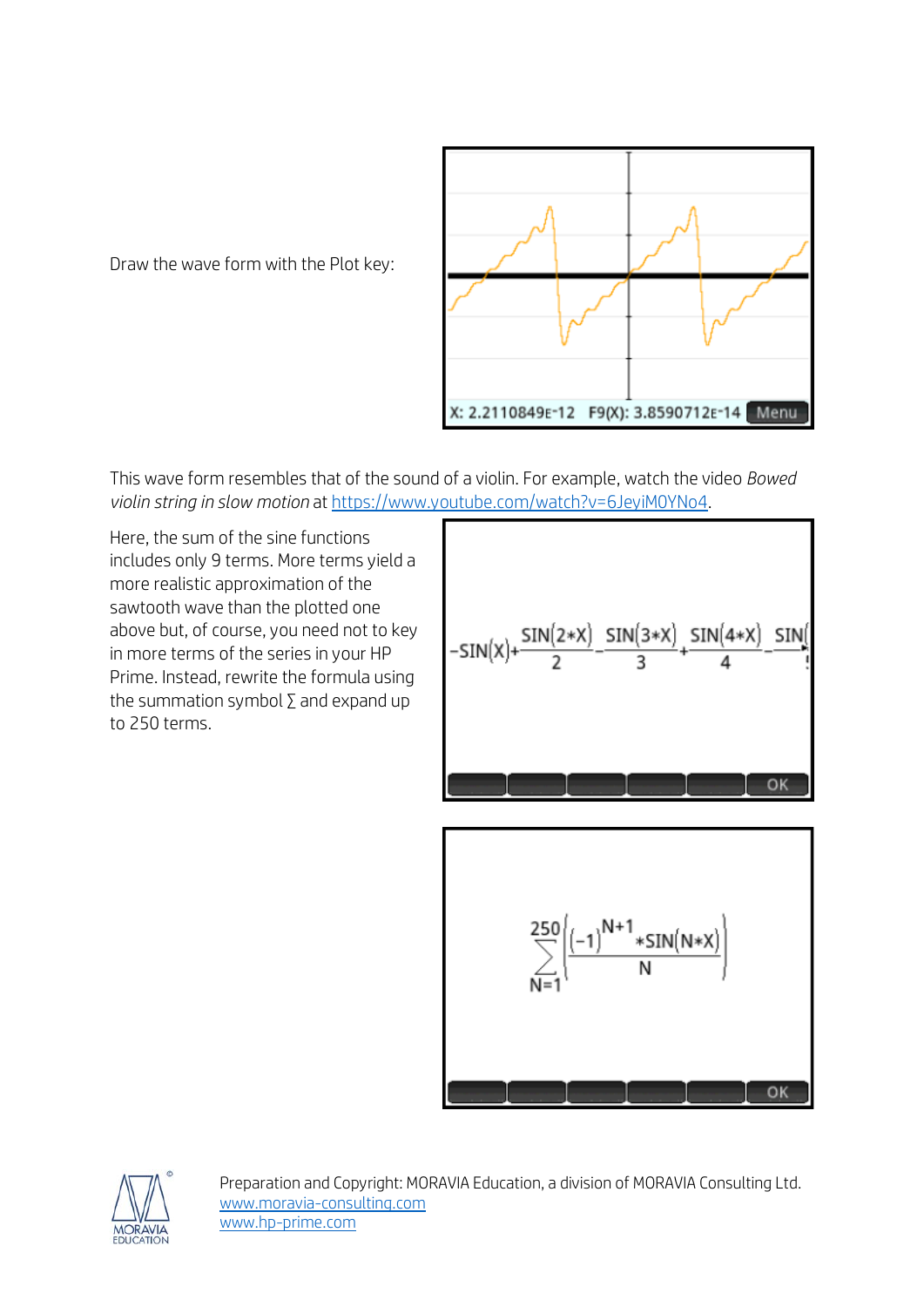

Now, the plotted wave form of the sawtooth has become quite smooth:

The block or the square is a wave form represented as:

$$
y = \sin x + \frac{\sin 3x}{3} + \frac{\sin 5x}{5} + \dots
$$

Expand the series up to the 25th term and draw it using the Plot key:

$$
\sum_{N=1}^{25} \left( \frac{SIN((2*N-1)*X)}{2*N-1} \right)
$$
OK  
OK  
X: 2.2110849E-12 F7(X): 9.6476779E-13 **Menu**